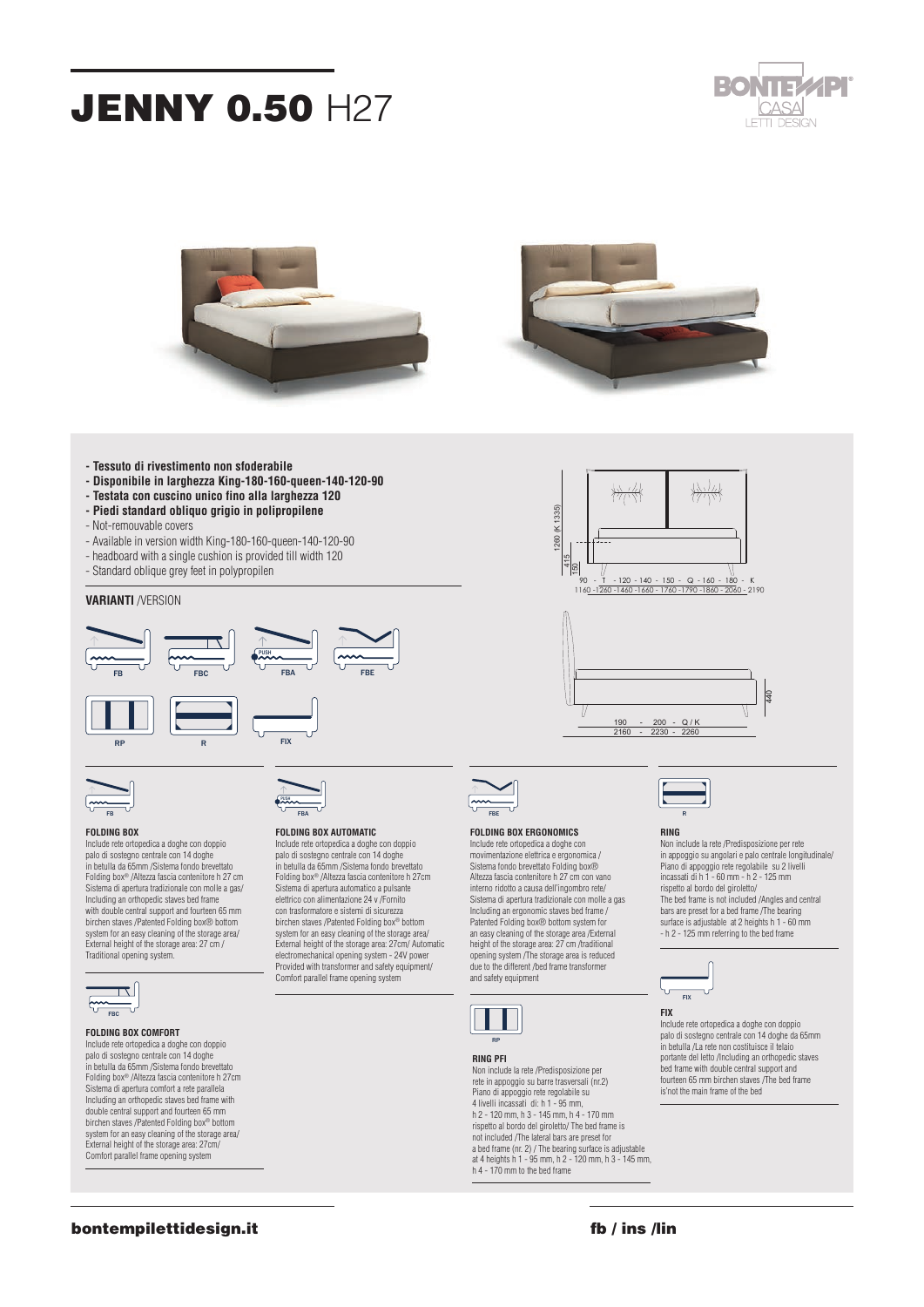# **JENNY 0.60 H27**







- **Tessuto di rivestimento sfoderabile**
- **Disponibile in larghezza King-180-160-queen-140-120-90**
- **Testata con cuscino unico fino alla larghezza 120**
- **Piedi standard obliquo grigio in polipropilene**
- Remouvable covers
- Available in version width King-180-160-queen-140-120-90
- headboard with a single cushion is provided till width 120
- Standard oblique grey feet in polypropilen

## **VARIANTI** /VERSION





## **FOLDING BOX** FB

Include rete ortopedica a doghe con doppio palo di sostegno centrale con 14 doghe in betulla da 65mm /Sistema fondo brevettato Folding box® /Altezza fascia contenitore h 27 cm Sistema di apertura tradizionale con molle a gas/ Including an orthopedic staves bed frame with double central support and fourteen 65 mm birchen staves /Patented Folding box® bottom system for an easy cleaning of the storage area/ External height of the storage area: 27 cm / Traditional opening system.



## **FOLDING BOX COMFORT** Include rete ortopedica a doghe con doppio

palo di sostegno centrale con 14 doghe in betulla da 65mm /Sistema fondo brevettato Folding box® /Altezza fascia contenitore h 27cm Sistema di apertura comfort a rete parallela Including an orthopedic staves bed frame with double central support and fourteen 65 mm birchen staves /Patented Folding box® bottom system for an easy cleaning of the storage area/ External height of the storage area: 27cm/ Comfort parallel frame opening system



PUSH

## **FOLDING BOX AUTOMATIC**

Include rete ortopedica a doghe con doppio palo di sostegno centrale con 14 doghe in betulla da 65mm /Sistema fondo brevettato Folding box® /Altezza fascia contenitore h 27cm Sistema di apertura automatico a pulsante elettrico con alimentazione 24 v /Fornito con trasformatore e sistemi di sicurezza birchen staves /Patented Folding box® bottom system for an easy cleaning of the storage area/ External height of the storage area: 27cm/ Automatic electromechanical opening system - 24V power Provided with transformer and safety equipment/ Comfort parallel frame opening system



## **FOLDING BOX ERGONOMICS**

Include rete ortopedica a doghe con movimentazione elettrica e ergonomica / Sistema fondo brevettato Folding box® Altezza fascia contenitore h 27 cm con vano interno ridotto a causa dell'ingombro rete/ Sistema di apertura tradizionale con molle a gas Including an ergonomic staves bed frame / Patented Folding box® bottom system for an easy cleaning of the storage area /External height of the storage area: 27 cm /traditional opening system /The storage area is reduced due to the different /bed frame transformer and safety equipment

**JENNY 060 FOLDING BOX**

1260 (K 1335)

1260 (K 1335)

415 150

XXXXX



## **RING PFI**

Non include la rete /Predisposizione per rete in appoggio su barre trasversali (nr.2) Piano di appoggio rete regolabile su 4 livelli incassati di: h 1 - 95 mm, h 2 - 120 mm, h 3 - 145 mm, h 4 - 170 mm rispetto al bordo del giroletto/ The bed frame is not included /The lateral bars are preset for a bed frame (nr. 2) / The bearing surface is adjustable at 4 heights h 1 - 95 mm, h 2 - 120 mm, h 3 - 145 mm, h 4 - 170 mm to the bed frame



 $Q/K$ 

2160 - 2230 - 2260

### **RING**

 90 - T - 120 - 140 - 150 - Q - 160 - 180 - K 1160 -1260 -1460 -1660 - 1760 -1790 -1860 - 2060 - 2190

> Non include la rete /Predisposizione per rete in appoggio su angolari e palo centrale longitudinale/ Piano di appoggio rete regolabile su 2 livelli incassati di h 1 - 60 mm - h 2 - 125 mm rispetto al bordo del giroletto/ The bed frame is not included /Angles and central bars are preset for a bed frame /The bearing surface is adjustable at 2 heights h  $1 - 60$  mm - h 2 - 125 mm referring to the bed frame

440



FIX **FIX**

Include rete ortopedica a doghe con doppio palo di sostegno centrale con 14 doghe da 65mm in betulla /La rete non costituisce il telaio portante del letto /Including an orthopedic staves bed frame with double central support and fourteen 65 mm birchen staves /The bed frame is'not the main frame of the bed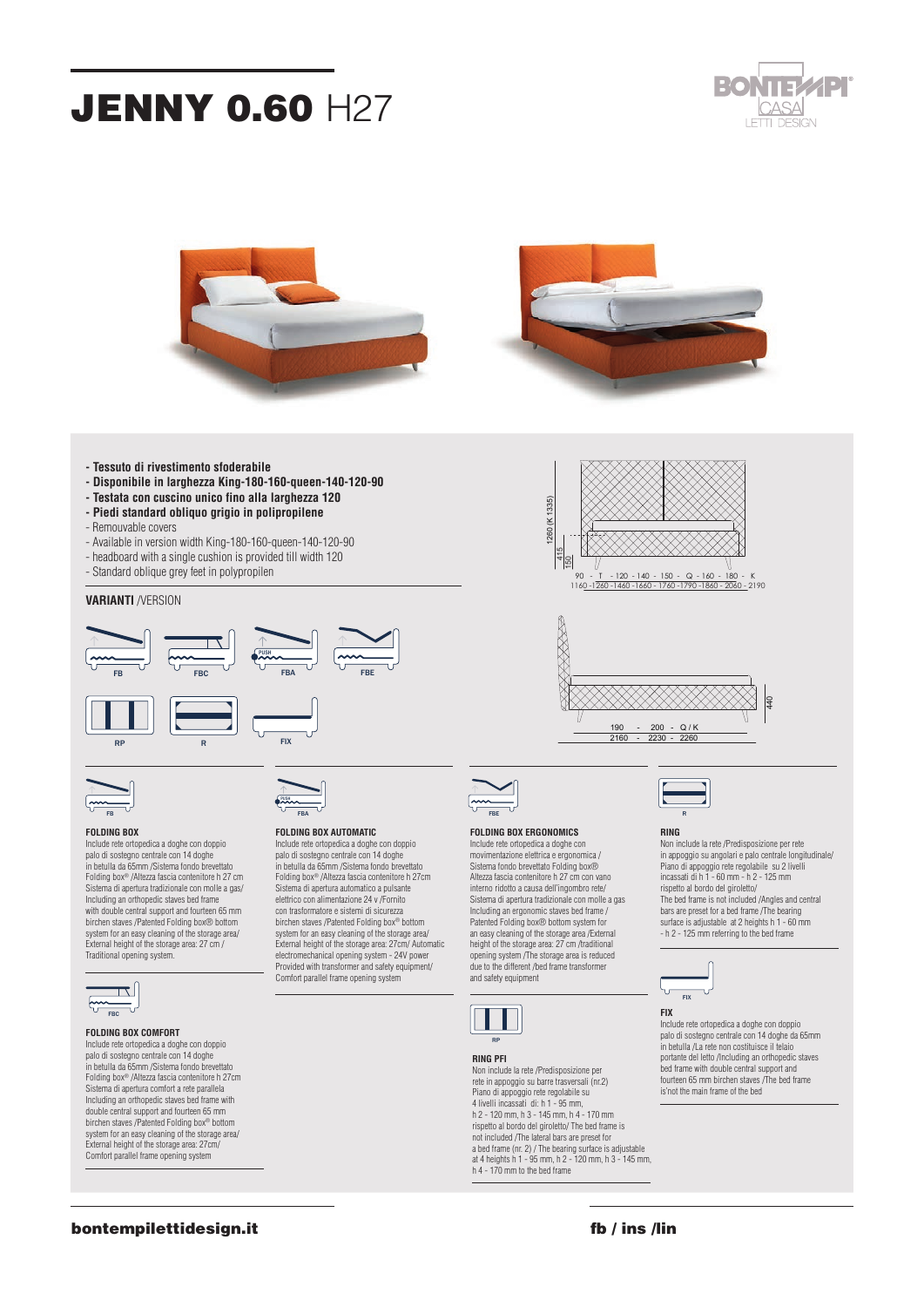# **JENNY 0.70 H27**







- **Tessuto di rivestimento non sfoderabile**
- **Disponibile in larghezza King-180-160-queen-140-120-90**
- **Testata con cuscino unico fino alla larghezza 120**
- **Piedi standard obliquo grigio in polipropilene**
- Not-remouvable covers
- Available in version width King-180-160-queen-140-120-90
- Headboard with a single cushion is provided till width 120
- Standard oblique grey feet in polypropilen

# **VARIANTI** /VERSION





## **FOLDING BOX ERGONOMICS** FBE

Include rete ortopedica a doghe con movimentazione elettrica e ergonomica / Sistema fondo brevettato Folding box® Altezza fascia contenitore h 27 cm con vano interno ridotto a causa dell'ingombro rete/ Sistema di apertura tradizionale con molle a gas Including an ergonomic staves bed frame / Patented Folding box® bottom system for an easy cleaning of the storage area /External height of the storage area: 27 cm /traditional opening system /The storage area is reduced due to the different /bed frame transformer and safety equipment

1260 (K 1335)

(K 1335) 260

 $rac{415}{150}$ 



## **RING PFI**

Non include la rete /Predisposizione per rete in appoggio su barre trasversali (nr.2) Piano di appoggio rete regolabile su 4 livelli incassati di: h 1 - 95 mm, h 2 - 120 mm, h 3 - 145 mm, h 4 - 170 mm rispetto al bordo del giroletto/ The bed frame is not included /The lateral bars are preset for a bed frame (nr. 2) / The bearing surface is adjustable at 4 heights h 1 - 95 mm, h 2 - 120 mm, h 3 - 145 mm, h 4 - 170 mm to the bed frame



## **RING**

190 - 200 - Q / K 2160 - 2230 - 2260

 90 - T - 120 - 140 - 150 - Q - 160 - 180 - K 1160 -1260 -1460 -1660 - 1760 -1790 -1860 - 2060 - 2190

> Non include la rete /Predisposizione per rete in appoggio su angolari e palo centrale longitudinale/ Piano di appoggio rete regolabile su 2 livelli incassati di h 1 - 60 mm - h 2 - 125 mm rispetto al bordo del giroletto/ The bed frame is not included /Angles and central bars are preset for a bed frame /The bearing surface is adjustable at 2 heights h  $1 - 60$  mm

61045 pergola (PU)

15





Include rete ortopedica a doghe con doppio palo di sostegno centrale con 14 doghe da 65mm in betulla /La rete non costituisce il telaio portante del letto /Including an orthopedic staves bed frame with double central support and fourteen 65 mm birchen staves /The bed frame is'not the main frame of the bed



Include rete ortopedica a doghe con doppio palo di sostegno centrale con 14 doghe in betulla da 65mm /Sistema fondo brevettato Folding box® /Altezza fascia contenitore h 27 cm Sistema di apertura tradizionale con molle a gas/ Including an orthopedic staves bed frame with double central support and fourteen 65 mm birchen staves /Patented Folding box® bottom system for an easy cleaning of the storage area/ External height of the storage area: 27 cm / Traditional opening system.



### **FOLDING BOX COMFORT** Include rete ortopedica a doghe con doppio

palo di sostegno centrale con 14 doghe in betulla da 65mm /Sistema fondo brevettato Folding box® /Altezza fascia contenitore h 27cm Sistema di apertura comfort a rete parallela Including an orthopedic staves bed frame with double central support and fourteen 65 mm birchen staves /Patented Folding box® bottom system for an easy cleaning of the storage area/ External height of the storage area: 27cm/ Comfort parallel frame opening system



## **FOLDING BOX AUTOMATIC**

PUSH

Include rete ortopedica a doghe con doppio palo di sostegno centrale con 14 doghe in betulla da 65mm /Sistema fondo brevettato Folding box® /Altezza fascia contenitore h 27cm Sistema di apertura automatico a pulsante elettrico con alimentazione 24 v /Fornito con trasformatore e sistemi di sicurezza birchen staves /Patented Folding box® bottom system for an easy cleaning of the storage area/ External height of the storage area: 27cm/ Automatic electromechanical opening system - 24V power Provided with transformer and safety equipment/ Comfort parallel frame opening system

**FIX**